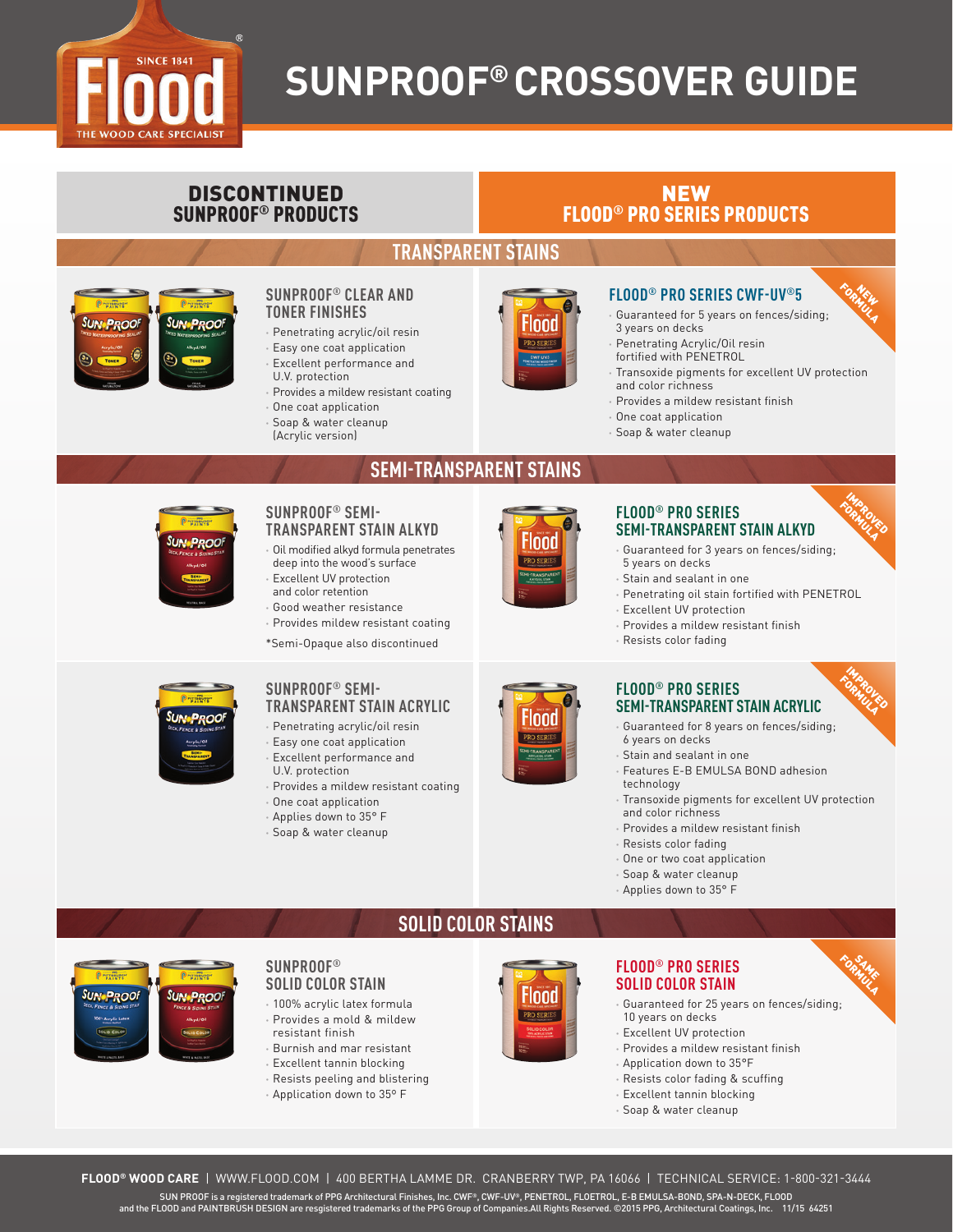

# **ACRI-SHIELD® CROSSOVER GUIDE**

### DISCONTINUED ACRI-SHIELD® PRODUCTS

### NEW FLOOD® PRO SERIES PRODUCTS

### **TRANSPARENT STAINS**

**SEMI-TRANSPARENT STAINS**



#### **ACRI-SHIELD® CLEAR AND TONER FINISHES**

- **•** Penetrating acrylic/oil resin
- **•** Easy one coat application
- **•** Excellent performance and U.V. protection
- **•** Provides a mildew resistant coating
- **•** One coat application
- **•** Soap & water cleanup (Acrylic version)



#### **FLOOD® PRO SERIES CWF-UV®5**

- **•** Guaranteed for 5 years on fences/siding; 3 years on decks
- **•** Penetrating Acrylic/Oil resin
- fortified with PENETROL **•** Excellent UV protection
- **•** Provides a mildew resistant finish
- **•** One coat application
- 
- **•** Soap & water cleanup



## **ACRI-SHIELD® SEMI-TRANSPARENT**

- **STAIN ALKYD •** Oil modified alkyd formula penetrates deep
- into the wood's surface
- **•** Excellent UV protection and color retention
- **•** Good weather resistance
- **•** Provides mildew resistant coating

\*Semi-Opaque also discontinued



#### **FLOOD® PRO SERIES SEMI-TRANSPARENT STAIN ALKYD**

- **•** Guaranteed for 3 years on fences/siding;
- 5 years on decks
- **•** Stain and sealant in one **•** Penetrating oil stain fortified with PENETROL
- **•** Excellent UV protection
- **•** Provides a mildew resistant finish
- **•** Resists color fading

#### **ACRI-SHIELD® SEMI-TRANSPARENT STAIN ACRYLIC**

- **•** Penetrating acrylic/oil resin
- **•** Easy one coat application
- **•** Excellent performance and U.V. protection
- **•** Provides a mildew resistant coating
- **•** One coat application
- **•** Applies down to 35° F
- **•** Soap & water cleanup



#### **FLOOD® PRO SERIES SEMI-TRANSPARENT STAIN ACRYLIC FORMULA**

- **•** Guaranteed for 8 years on fences/siding; 6 years on decks
- **•** Stain and sealant in one
- **•** Features E-B EMULSA BOND adhesion technology
- **•** Transoxide pigments for excellent UV
- protection and color richness
- **•** Provides a mildew resistant finish
- **•** Resists color fading
- **•** One or two coat application
- **•** Soap & water cleanup
- **•** Applies down to 35° F



#### **ACRI-SHIELD® SOLID COLOR STAIN**

- **•** 100% acrylic latex formula
- **•** Provides a mold & mildew resistant finish
- **•** Burnish and mar resistant
- **•** Excellent tannin blocking
- **•** Resists peeling and blistering
- **•** Application down to 35º F



#### **FLOOD® PRO SERIES SOLID COLOR STAIN**

- **•** Guaranteed for 25 years on fences/siding; 10 years on decks FORMULA
- **•** Excellent UV protection
- **•** Provides a mildew resistant finish
- **•** Application down to 35°F
- **•** Resists color fading & scuffing
- **•** Excellent tannin blocking
- **•** Soap & water cleanup

**SOLID COLOR STAINS**

- 
- 
- 
- 



IMPROVED **FORMULA** 

**FORMULA** NEW

IMPROVED

SAME.